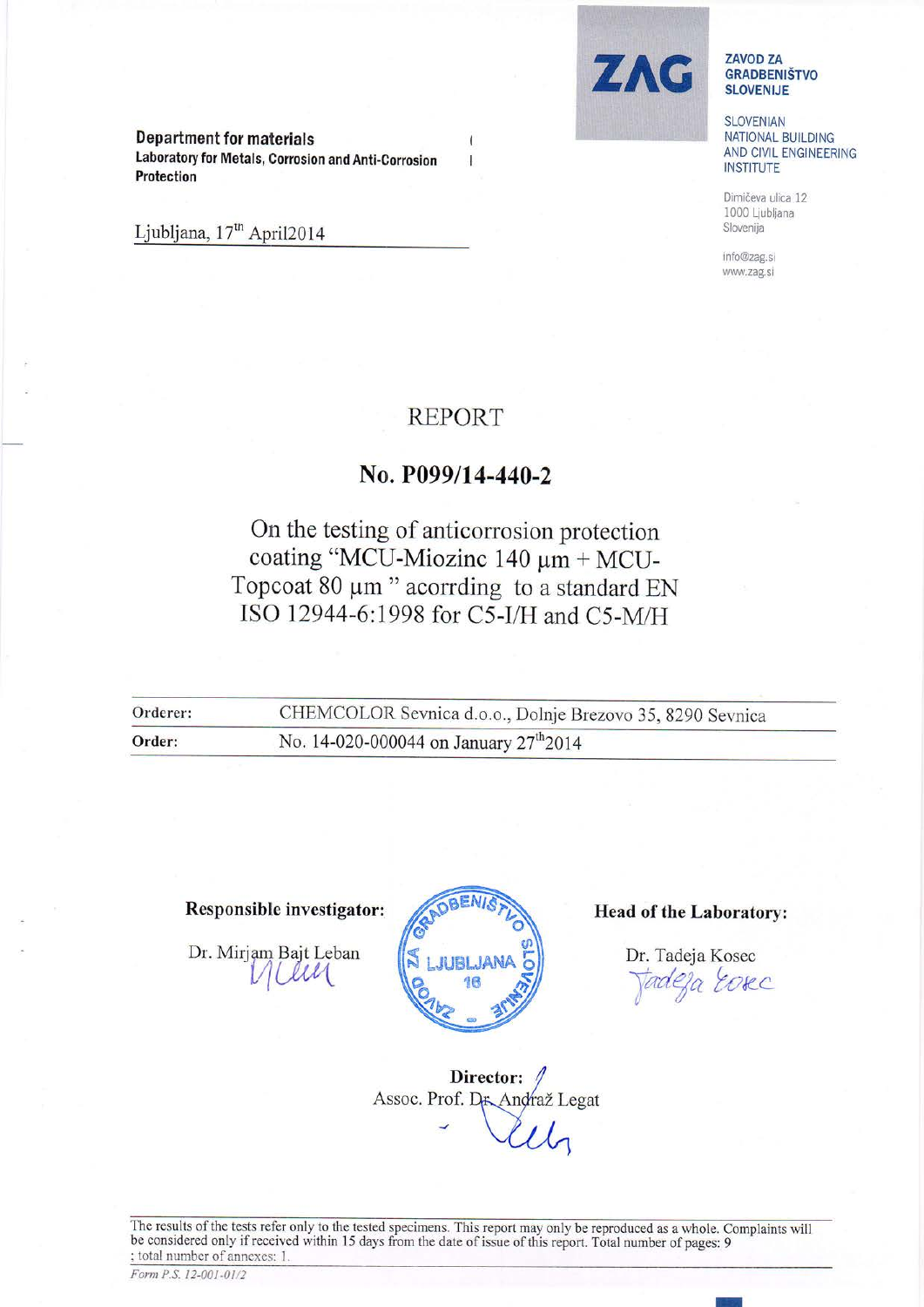

 $\frac{1}{2}$  LJUBLJANA iljan<br>1<mark>6</mark>

### 1.0 Introduction

Company CHEMCOLOR Sevnica ordered estimation of anticorrosion painting "MCU-Miozinc 140  $\mu$ m + MCU-Topcoat 80  $\mu$ m" according to standard EN ISO 12944-6:1998 for C5-I/H and C5-M/H.

### Description of the tested samples

### a) Paint system

| Coat                          | Trade name       | <b>Generic type</b>     | NDFT $[\mu m]$ |  |  |
|-------------------------------|------------------|-------------------------|----------------|--|--|
| $1st$ coat<br>$MCU - Miozinc$ |                  | Moisture Cured poliurea | 140            |  |  |
| $2^{nd}$ coat                 | MCU - Miotopcoat | Moisture Cured poliurea | 80             |  |  |
|                               |                  |                         | 220<br>Total:  |  |  |

#### b) Substrate

Mild steel panels from construction steel 5235 according EN 10025, thickness 4 mm, blast cleaned to surface preparation grade Sa  $2 \frac{1}{2}$ .

Roughness of blast cleaned surfaces, according to ISO 4287:

- $-$  Ra = 10,6  $\mu$ m 11,0  $\mu$ m,
- $-Rz = 52.9 \mu m 56.6 \mu m$
- $-Rt = 91 \mu m 101 \mu m$ .

c) Paint

| Paint                 | Colour<br>Cast number |                           | <b>FTIR</b> specter |  |
|-----------------------|-----------------------|---------------------------|---------------------|--|
| $MCU - Miozinc$ green | Green                 | 0511131-<br>SI/05.11.2013 | Annex 1             |  |
| MCU – Miotopcoat 627F | <b>Black</b>          | 1403133-<br>SI/14.03.2013 | Annex 2             |  |

### d) Implementation of a paint system

Application of the paint system was carried out in a company Chemcolor d.o.o. Sevnica between December  $16^{th}$  and  $20^{th}$ , 2013 on 12 steel panels of the dimensions  $150\times100\times4$  mm.

Remark: after the application small, localized, closed bubbles appeared.

Steel panels with applied paint were delivered at ZAG on January 14<sup>th</sup>, 2014.

#### e) Drying of paint system

Before the beginning of test, steel panels with applied paint were dryed 14 days at the temperature  $23\pm2\degree$ C and relative humidity  $50\pm5\%$ . GRADBENISTL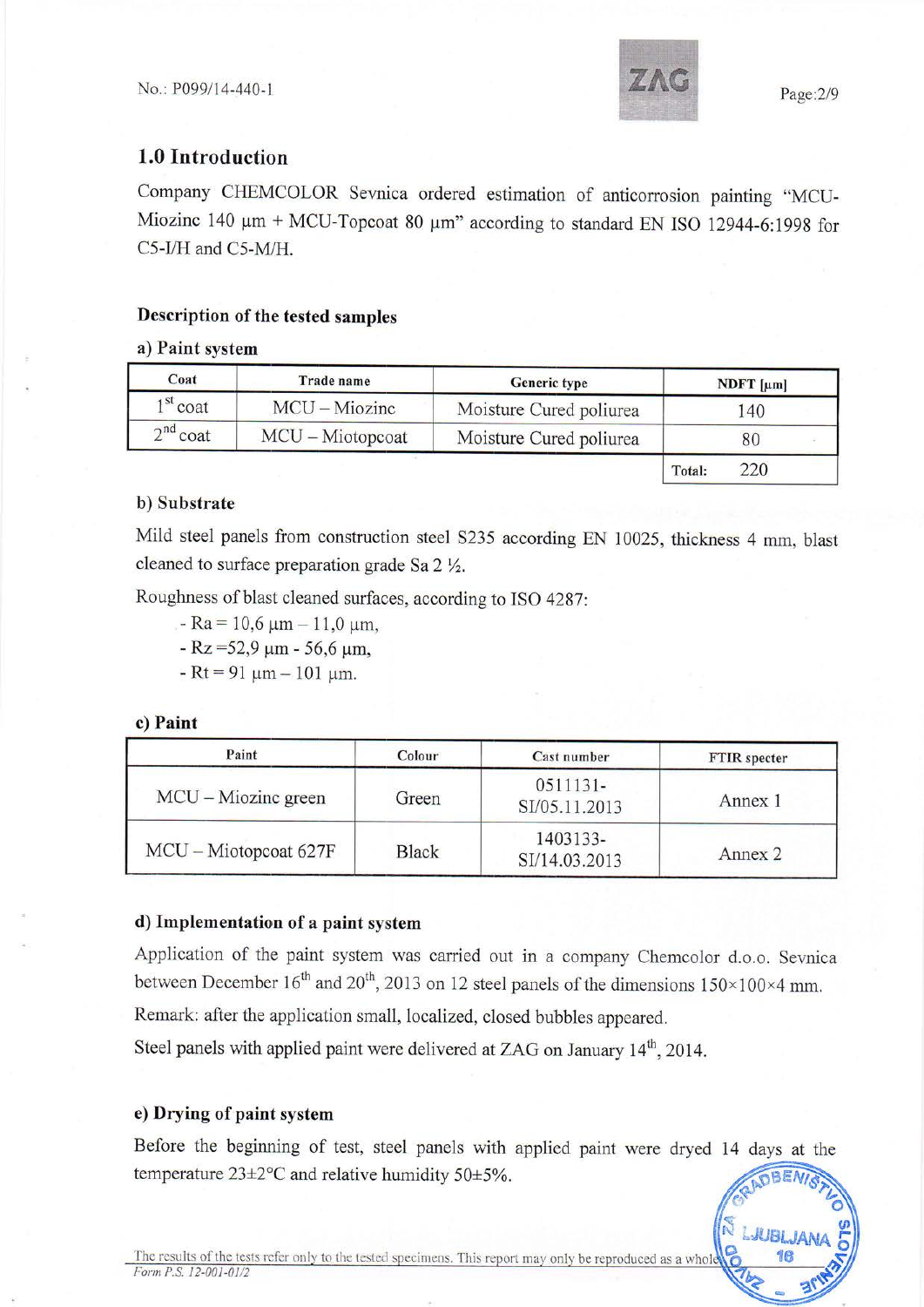tst

### f) ZAG identification of paint system samples

To the tested surfaces of paint system "MCU-Miozinc 140  $\mu$ m + MCU-Topcoat 80  $\mu$ m" was given ZAG internal number Z/51/14 and following labels:

- R2-1, R2-2, R2-3 (reference panel),
- SK2-1, SK2-2, SK2-3 (panels for the Neutral Salt Spray ISO 9227:2012),
- -VK2-L,VK2-2, V2-3 (panels for the Continous condensation ISO 6270-l:1998),
- IK2-1, IK2-2, IK2-3 (panels for the SO<sub>2</sub> with condensation of moisture ISO 6988:1985).

## 3.0 Results of tests performed in accordance to EN ISO 12944-6:1998, tasks 6.3 and 6.4

|                                                                                                        | Panel           |                            |                    |                                                              |  |
|--------------------------------------------------------------------------------------------------------|-----------------|----------------------------|--------------------|--------------------------------------------------------------|--|
| <b>Tests</b>                                                                                           | $R2-1$          | $R2-2$                     | $R2-3$             | <b>Requirements</b>                                          |  |
| Measured DFT [µm]                                                                                      | $215 \pm 17$    | $238 \pm 16$               | $229 \pm 26$       |                                                              |  |
| Assesment before test:                                                                                 |                 |                            |                    |                                                              |  |
| ISO 2409:13 (class):<br>ISO 4624:02 [MPa]                                                              | $\Omega$        | $\Omega$<br>$7,2\pm1,3*^1$ | $6,7{\pm}1,3^{*1}$ | >5Mpa or no adh. break to substrate                          |  |
| Test 1: Neutral Salt Spray -<br>ISO 9227:2012<br>Scratch: Tool Sikens, 0,5 mm<br>Exposure time: 1440 h | $SK2-1$         | $SK2-2$                    | $SK2-3$            |                                                              |  |
| Measured DFT [µm]                                                                                      | $221 \pm 16$    | $219\pm8$                  | $215 \pm 24$       |                                                              |  |
|                                                                                                        |                 |                            |                    | Assessment after finished exposure: (Picture No.1 - Annex 3) |  |
| ISO $4628-2:03$ (blistering)                                                                           | 0(S0)           | 0(S0)                      | 0(S0)              | O(SO)                                                        |  |
| ISO 4628-3:03 (rusting)                                                                                | Ri <sub>0</sub> | Ri <sub>0</sub>            | Ri <sub>0</sub>    | Ri0                                                          |  |
| ISO 4628-4:03 (cracking)                                                                               | $\overline{0}$  | $\Omega$                   | $\Omega$           | $\theta$                                                     |  |
| ISO 4628-5:03 (flaking)                                                                                | $\Omega$        | $\Omega$                   | $\Omega$           | $\theta$                                                     |  |
| ISO 4628-8:05 (corr. aound a<br>scribe)                                                                | $< 0.3$ mm      | $< 0.3$ mm                 | $< 0.3$ mm         | $\leq$ 1 mm                                                  |  |
| ISO 2409:13-1a/A.1 (class):                                                                            | $\overline{0}$  |                            |                    | $0$ or $1$                                                   |  |
| ISO 4624:02 [MPa]                                                                                      |                 | $5,7{\pm}0,7^{*1}$         | $5,2\pm0.6*^1$     | >5Mpa or no adh. break to substrate                          |  |

\*<sup>1</sup> -break adhesive/topcoat

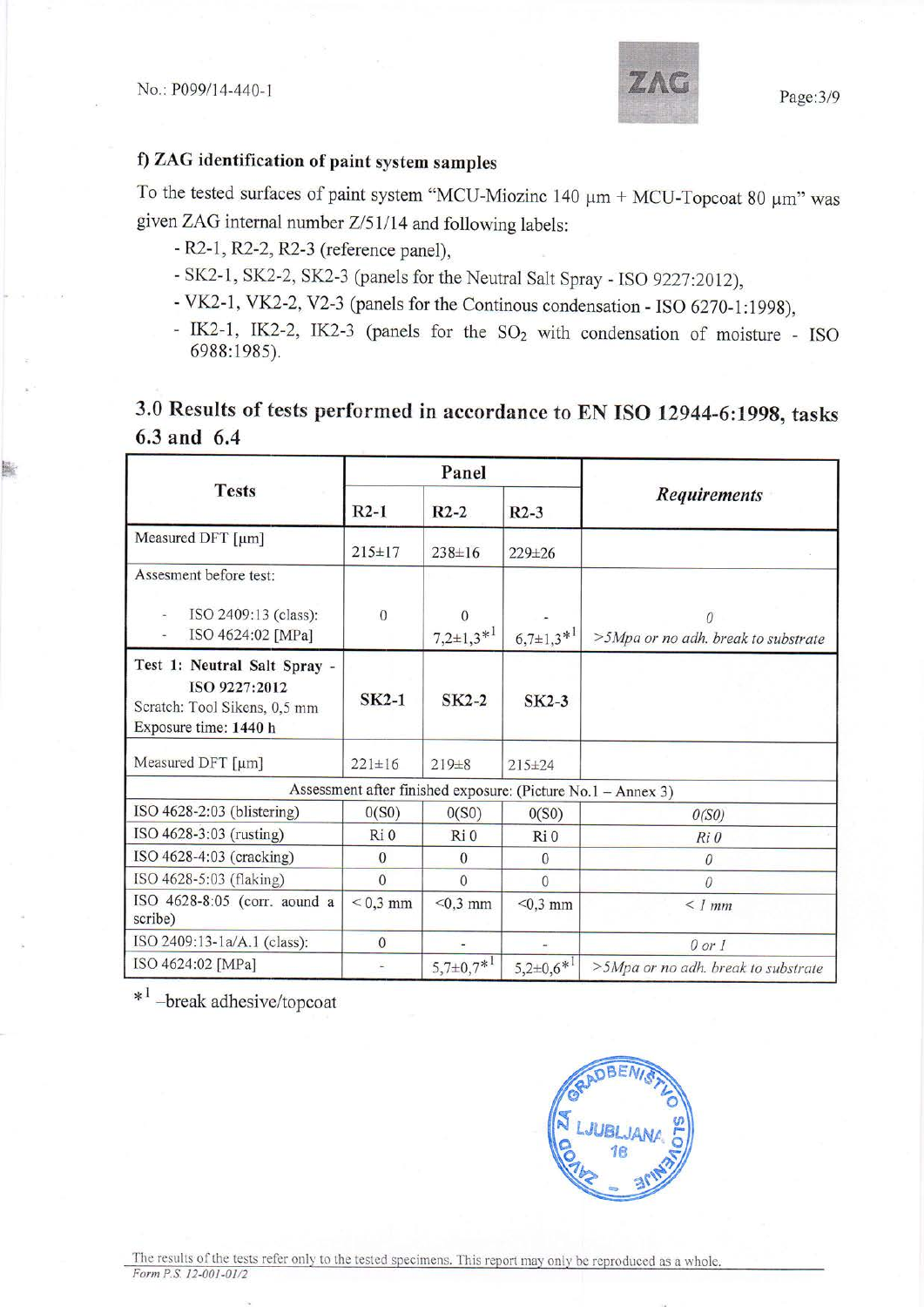

| Test 2: Continuous<br>condensation - ISO                       | Panel           |                |                  |                                     |
|----------------------------------------------------------------|-----------------|----------------|------------------|-------------------------------------|
| 6270-1:1998<br>Exposure time: 720 h                            | $VK2-1$         | $VK2-2$        | $VK2-3$          | <b>Requirements</b>                 |
| Measured DFT [µm]                                              | $228 \pm 18$    | $212 \pm 22$   | $223 \pm 20$     |                                     |
| Assessment<br>after<br>testing:<br>(Picture $No.2 - Annex 3$ ) |                 |                |                  |                                     |
| ISO 4628-2:03 (blistering)                                     | 0(S0)           | 0(S0)          | 0(S0)            | O(SO)                               |
| ISO 4628-3:03 (rusting)                                        | Ri <sub>0</sub> | Ri 0           | Ri0              | Ri 0                                |
| ISO $4628-4:03$ (cracking)                                     | $\Omega$        | $\Omega$       | $\Omega$         | 0                                   |
| ISO 4628-5:03 (flaking)                                        | $\Omega$        | $\Omega$       | $\Omega$         | N                                   |
| ISO 2409:13-1a/A.1 (class):                                    | 0               |                |                  | $0$ or $1$                          |
| ISO 4624:02 [MPa]                                              |                 | $6,8\pm1,1*^1$ | $7,0\pm1,2^{*1}$ | >5Mpa or no adh. break to substrate |

| Test 3:<br>$SO2$ test with<br>condensation of                               | Panel        |                   |                |                                      |
|-----------------------------------------------------------------------------|--------------|-------------------|----------------|--------------------------------------|
| moisture - ISO 6270-<br>1:1998<br>ISO 6988:1985<br>Exposure time: 30 cycles | $IK2-1$      | $IK2-2$           | IK2-3          | <b>Requirements</b>                  |
| Measured DFT [µm]                                                           | $221 \pm 14$ | $216 \pm 20$      | $211 \pm 8$    |                                      |
| after<br>Assessment<br>testing:<br>(Picture $No.3 - Annex 3)$ )             |              |                   |                |                                      |
| ISO 4628-2:03 (blistering)                                                  | 0(S0)        | 0(S0)             | 0(S0)          | O(SO)                                |
| ISO 4628-3:03 (rusting)                                                     | Ri 0         | $Ri$ <sub>0</sub> | Ri 0           | Ri 0                                 |
| ISO 4628-4:03 (cracking)                                                    | $\mathbf{0}$ | $\Omega$          | $\Omega$       | 0                                    |
| ISO 4628-5:03 (flaking)                                                     | $\Omega$     | $\Omega$          | $\Omega$       | $\theta$                             |
| ISO 2409:13 (class):                                                        | 0            |                   |                | $0$ or $1$                           |
| ISO 4624:02 [MPa]                                                           |              | $7,2\pm0.9*^1$    | $7,5\pm1,1*^1$ | >5 Mpa or no adh. break to substrate |

\*' -break adhesive/topcoat

Remark: tests performed according to standards ISO 9227, ISO 4628/I-8 part and ISO 2409 accredited at SA

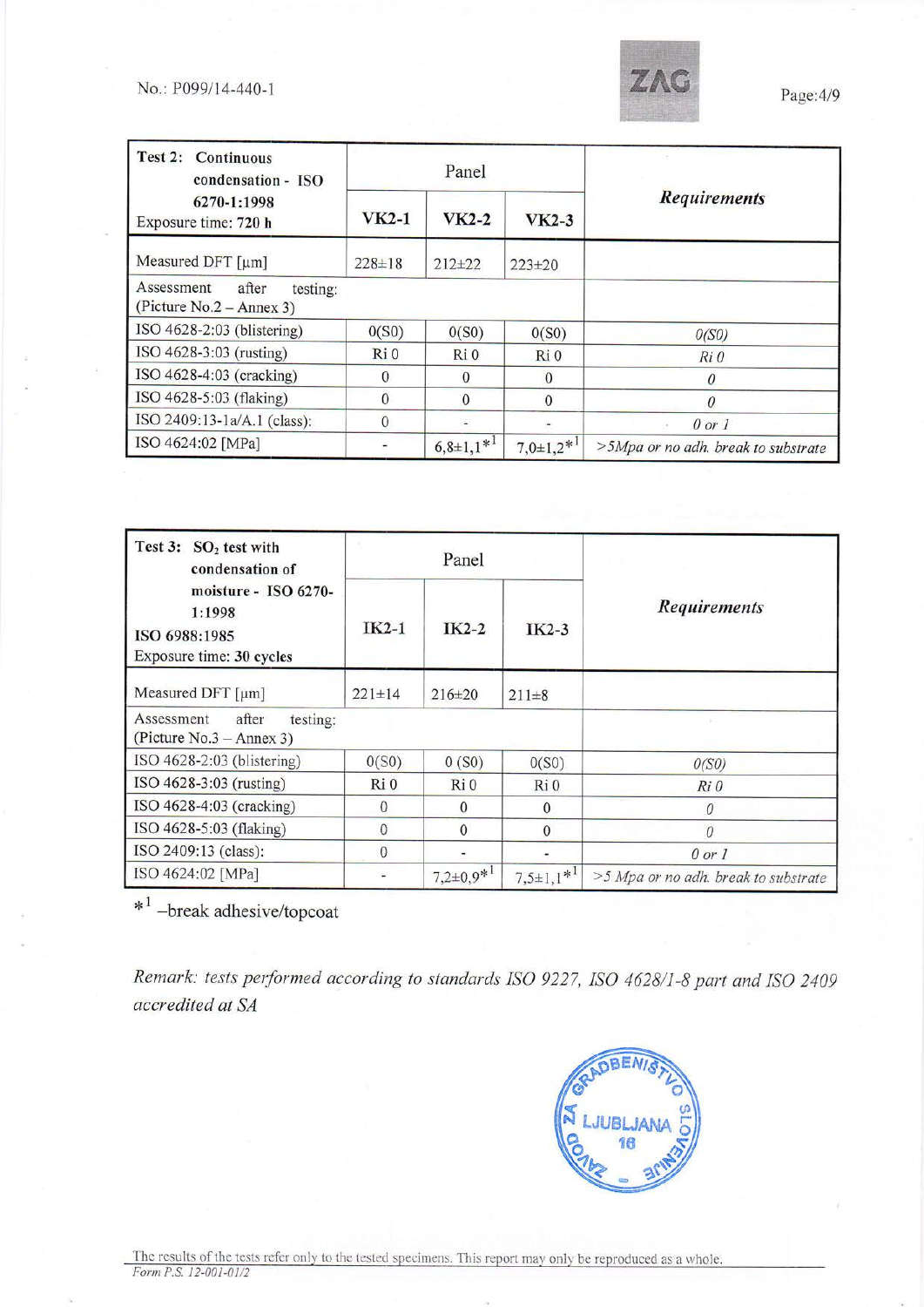

## 4.0 Conclusion

Tested paint system "MCU-Miozinc 140  $\mu$ m + MCU-Topcoat 80  $\mu$ m" meets the requirements of the standard EN ISO 12944-6:1998 for atmospheres C5-I/H and C5-M/H.

Report prepared by:

Dr. Mirjam Bajt Leban  $\mathcal{U}\mathcal{U}\mathcal{U}$ Martin Virant

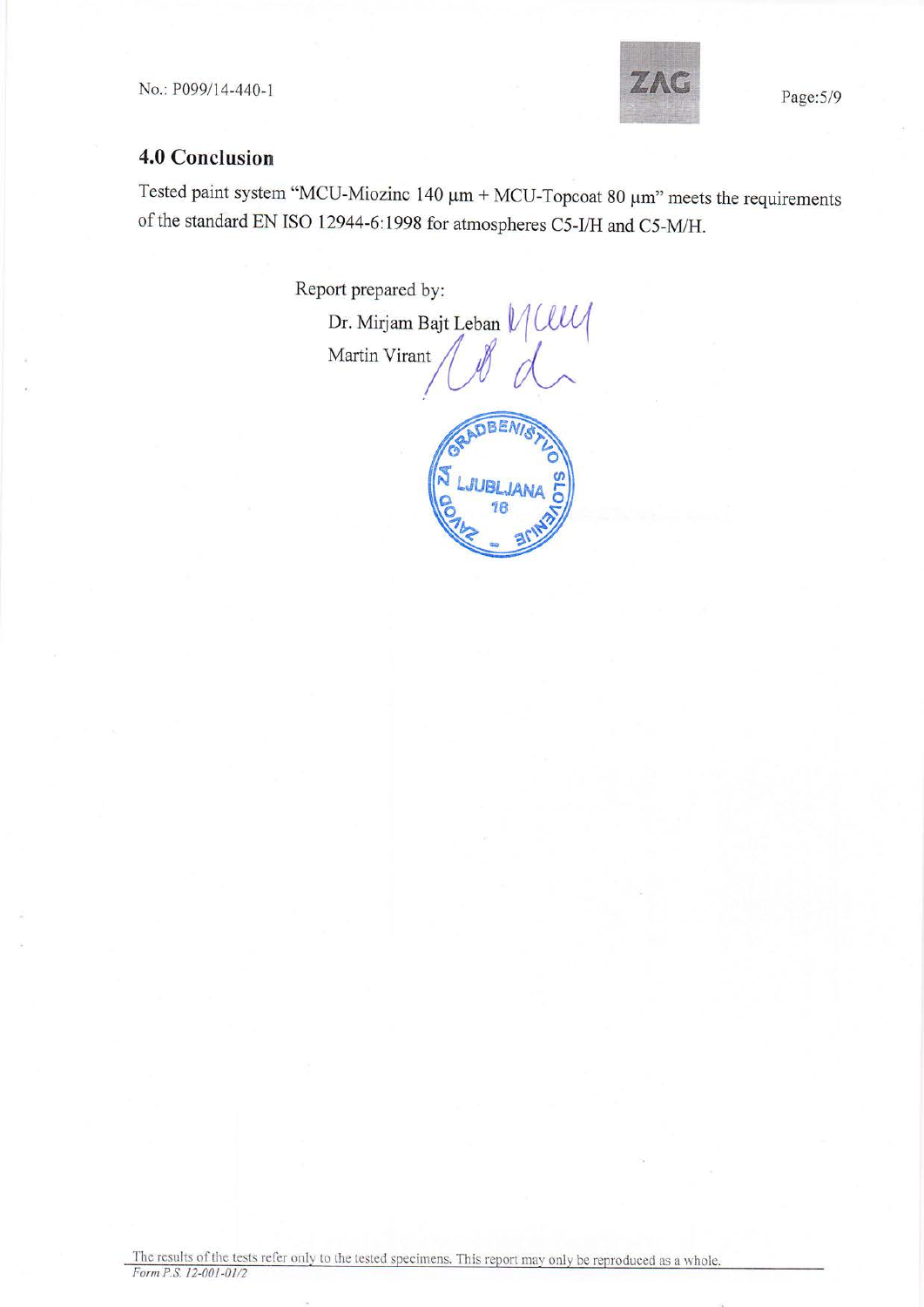



The results of the tests refer only to the tested specimens. This report may only be reproduced as a whole.<br>Form P.S. 12-001-01/2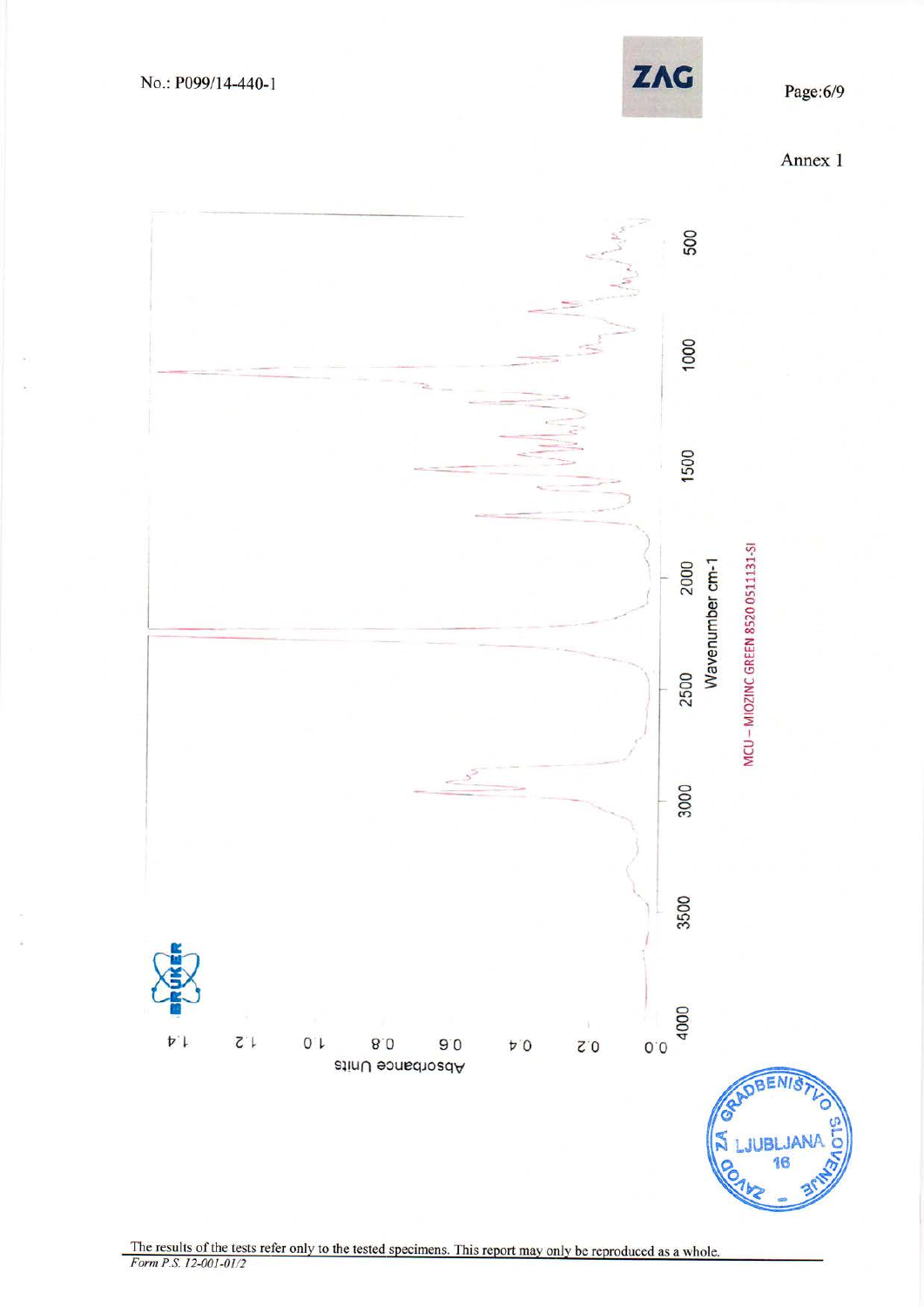

Page: 7/9





The results of the tests refer only to the tested specimens. This report may only be reproduced as a whole. Form  $P.S.$  12-001-01/2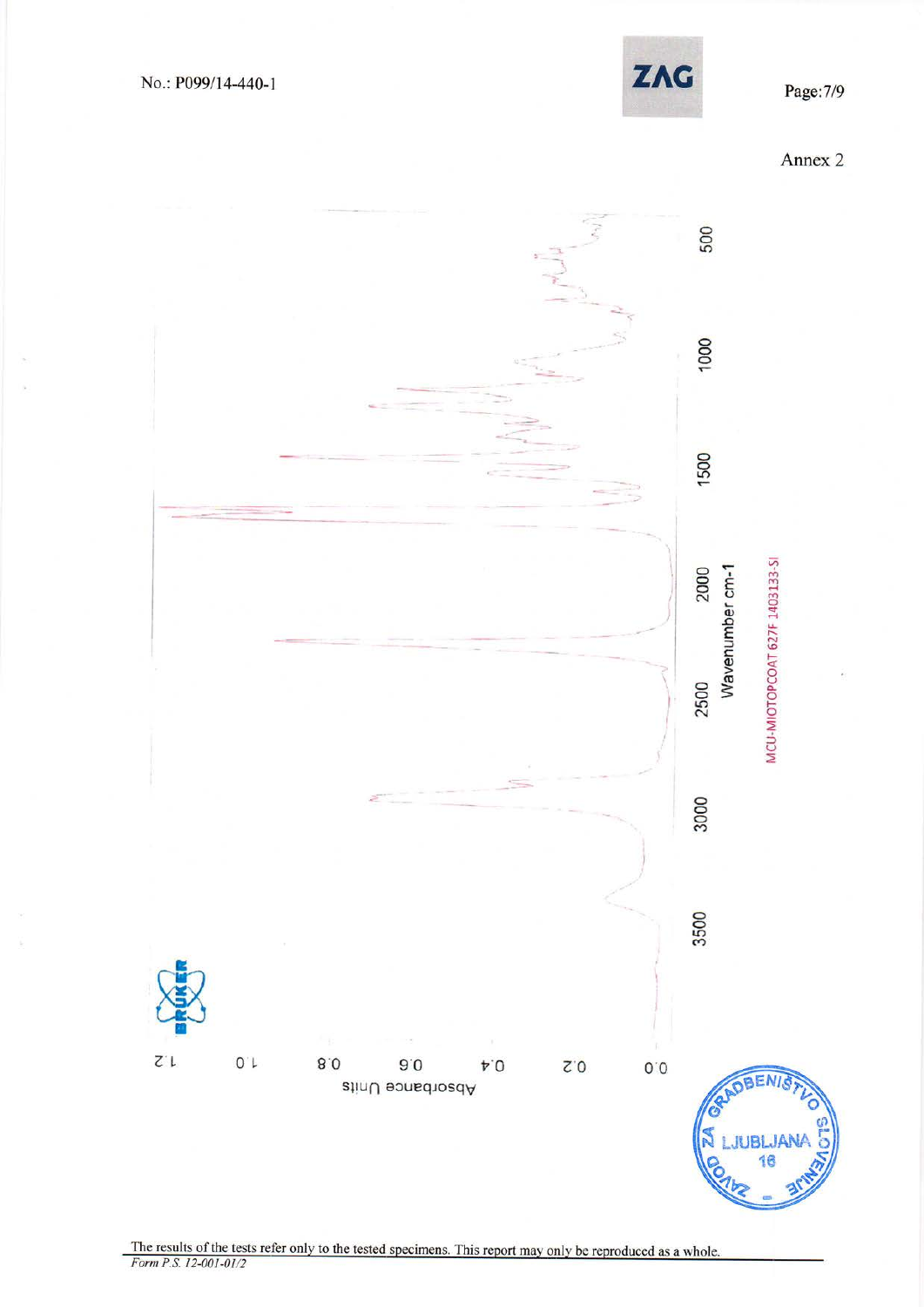

Page: 8/9

Annex 3



Figure No. 1 (27941d-15)



Figure No. 2 (27822d-07)